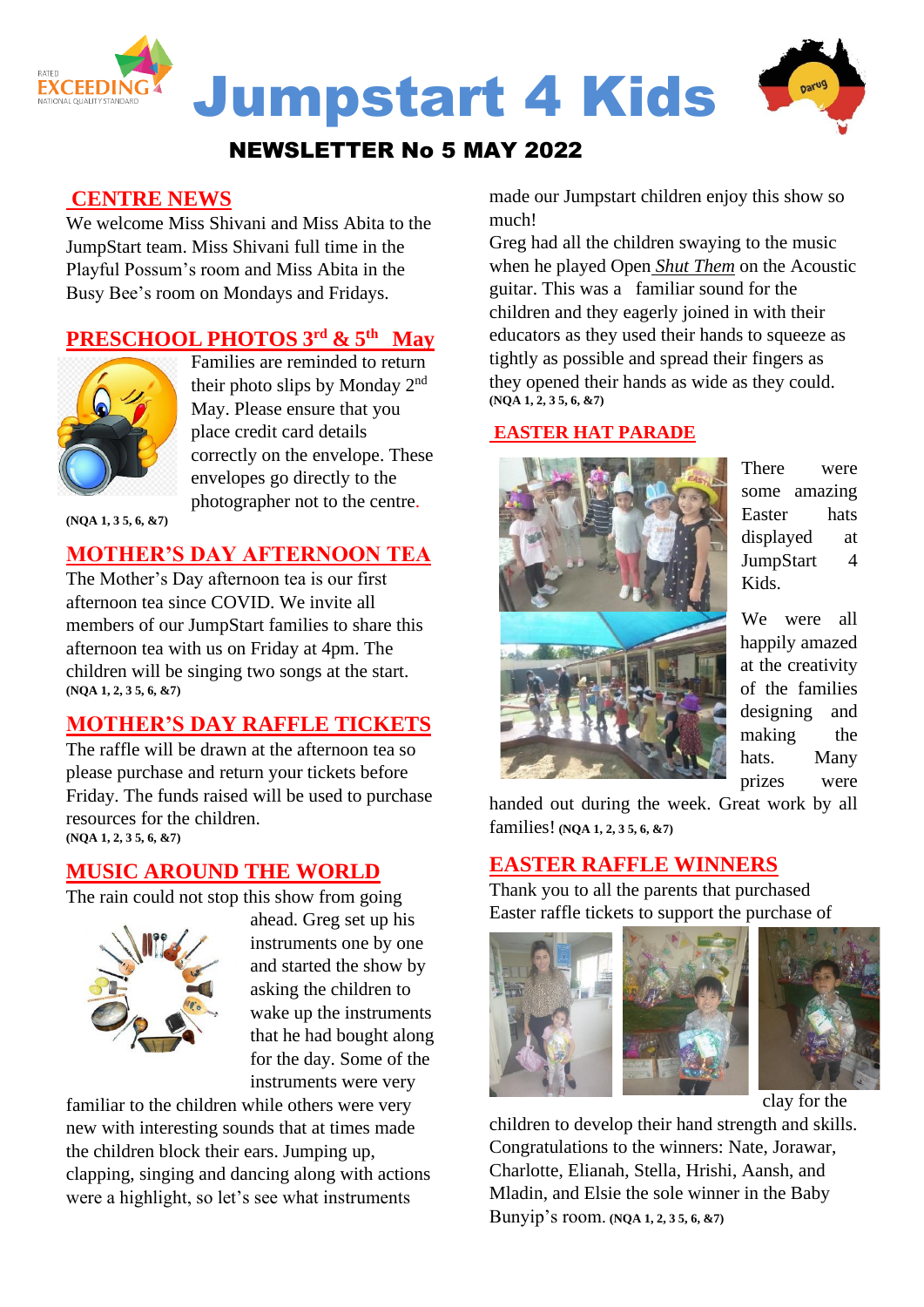





Following a trial earlier in the year, the first week of May sees the start of the SoccaJoeys weekly soccer program that promotes soccer, gross motor and ball skills. There are two sessions on Tuesday and Friday for the next 9 weeks. Look forward to the next newsletter for a report and photos. **(NQA 1, 2, 3 5, 6, &7)**

### **RECYCLING**

In April we will begin to collect bread bags and tags for recycling. This initiative will reduce landfill and use soft plastic to repurpose into children play equipment. We would be appreciative if families could bring in any plastic bread bags, egg containers and tags so that we can begin this collection. Your support will be greatly appreciated as we actively reduce waste. **(NQA 1, 2, 3 5, 6, &7)**

#### **ANZAC DAY**

The children participated in ANZAC Day activities by making a beautiful wreath, medals and some poppy flowers. Educators talked about ANZAC Day and told children that ANZAC Day is a National Day of Remembrance in Australia and New Zealand that broadly commemorates all Australians and New Zealanders "who served and died in all wars". The children completed one minute of silence and paid respect to the soldiers. We also plucked some Rosemary and stuck it onto our medals.





To further celebrate Anzac Day Busy Bees baked Rice bubble biscuits with help from their teachers. It was a







fun experience, The children measured the ingredients with their teachers and enjoyed eating their yummy biscuits. The

Busy Bees demonstrated their interest in cooking and this activity was used as an opportunity to teach the maths concept of measurement.

# **COUNTRY OF THE MONTH NEW ZEALAND**

Playful possums participated in a cooking



experience making Anzac biscuits. The children measured and mixed

the dry ingredients of coconut, oats, flour, caster sugar into mixing bowls; recording the changing state of matter when they melted butter and golden syrup in the microwave and watch the occurring volcanic reaction when they added warm water and bi-carb soda to it. They assisted Miss Jaina to roll the balls from dough they mixed and enjoyed the biscuits for afternoon tea sharing with Busy bees and Baby Bunyips. Playful possums participated in art and craft experience, creating Matau designs using natural loose parts



including dry leaves, twigs and coloured sand that they collected

during outdoor play. Busy Bees made Koru necklaces for themselves to pay respect to Māori (New Zealand people). Prior and after the experience, Miss Merisha explained Busy Bees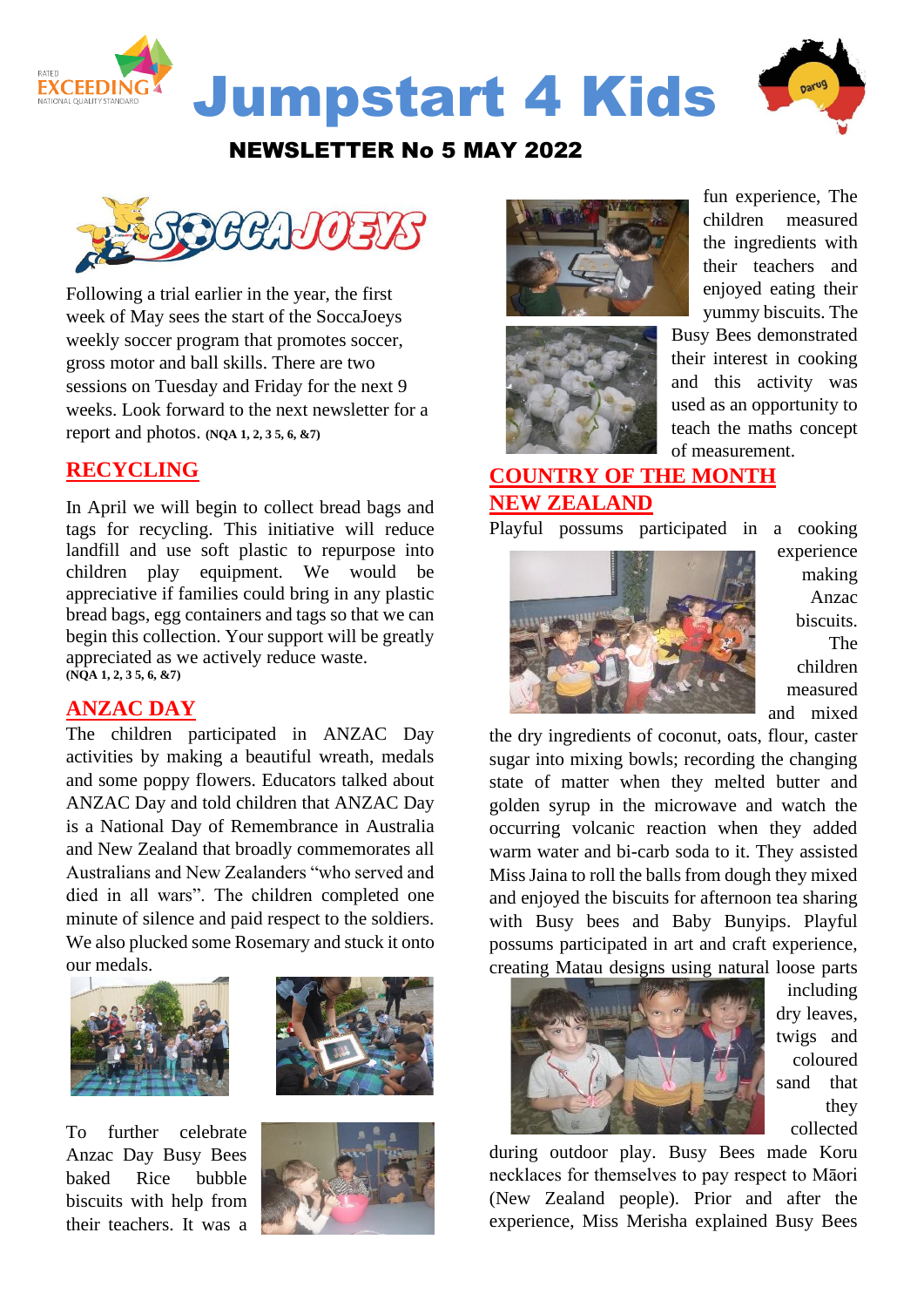

Jumpstart 4 Kids



# NEWSLETTER No 5 MAY 2022

about our country of the month and how Māori people wear Koru necklaces. This activity exposed Busy Bees to a new country name and information.

# **NATURE PLAY DAY**

Busy Bees enhanced their awareness on what



happens in the natural environment in which they live. The Busy bees watched informative videos, learned about the life cycles of the plants and the factors they need to grow. Educators provided Busy Bees with puzzles that had different parts of the plant which they loved to solve. Busy Bees also did a rubbish sorting



activity to increase their

knowledge on what rubbish can be composted and which bin to use to sort and take care of our environment. Busy Bees shared their ideas and prior knowledge of how to take care of plants and we went to pull out the weeds in our front garden to take care of the plants. We have placed pea seeds on cotton balls to see them germinate and they will be planted in May. Throughout the month of May, Educators will further support Busy Bees in developing their understanding on taking care of the environment. We will do more rubbish sorting activities where Busy Bees will

explore what happens in the environment and importance of discarding the rubbish in the correct bin. The Busy Bees will continue to explore their contribution to the environment by taking care of the plants and investigating the importance of plants in human lives, where plants give us fruit and vegetables, flowers make the environment look pretty, and the production of *oxygen* that we need to breathe. . **(NQA 1, 2, 3 5, 6, &7)**

## **PAY IT FORWARD DAY**

International Pay it Forward Day is on April 28 every year. Inspired by the book and movie 'Pay it Forward', it involves people performing acts of kindness for others without expecting anything in return. Instead, recipients are asked to 'pay the kindness forward' to others in need, essentially creating a positive ripple effect of giving. During the last week of April the JumpStart Staff and the children engaged in paying it forward for each other. . **(NQA 1, 2, 3 5, 6, &7)**

## **HEALTH AND SAFETY**

The Busy Bees have been showing an increased awareness of their own health and safety. Using that opportunity, the educators have been talking about "healthy" and "safe" choices with Busy Bees. They are demonstrating their increasing awareness by taking initiative on eating healthy food and snacks, drinking water often through out the day, indoor walks and so on.

# **FLU VACCINATIONS**

**Everyone is encouraged to have this vaccine now**. With the easing of restrictions and the Spread of COVID our children under the age of 5 are our unvaccinated population, so having protection during the winter months is advised. Please speak to your general practitioner during the month of May to ensure that your child is protected. All educators at Jump Start 4 kids as part of our service Policy will attain their Flu vaccinations throughout the month of April to ensure continuing care and safety for our families, children and educators. **(NQA 1, 2,, 5, 6, &7)**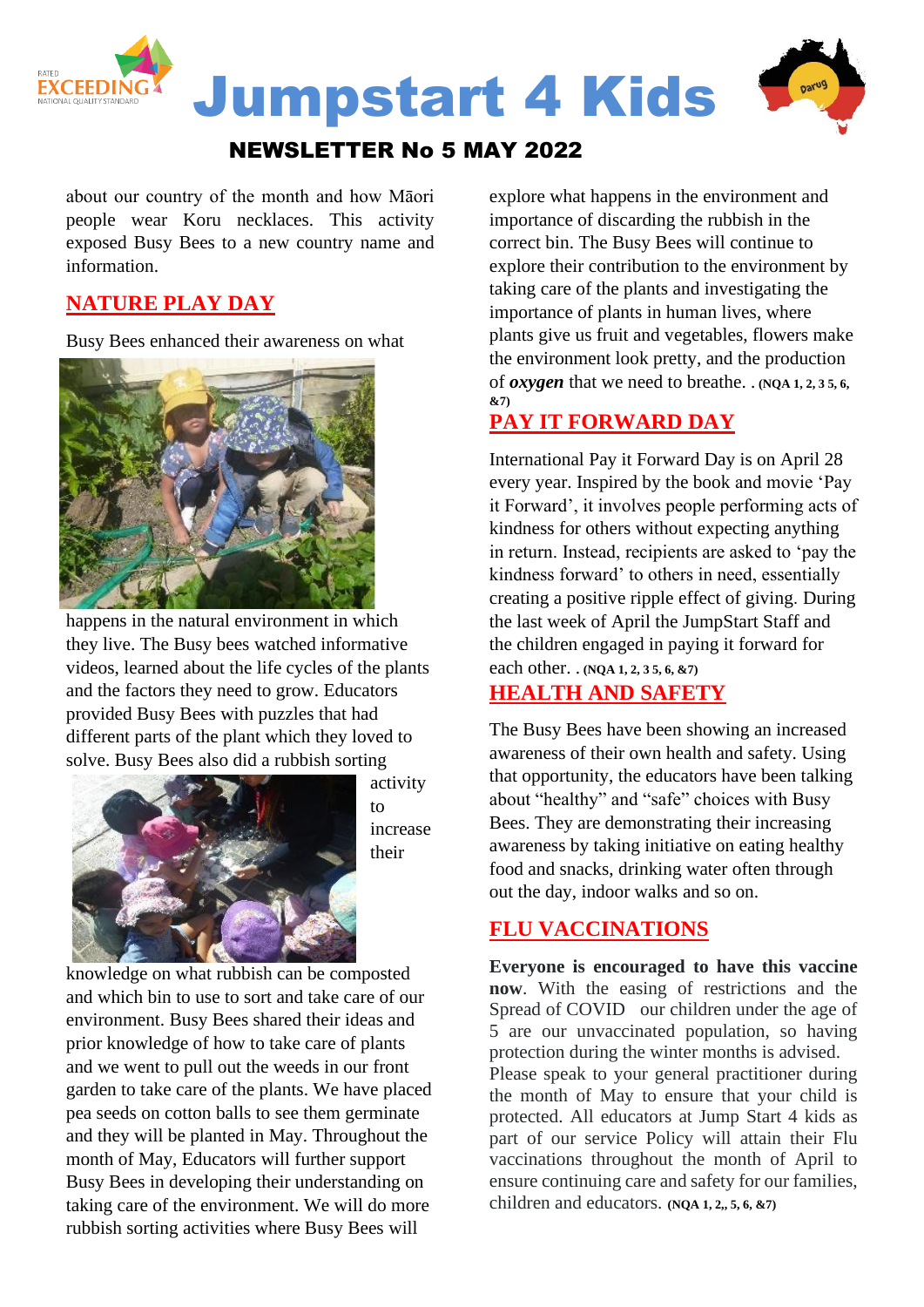



### **ROOM STIMULUS AREAS: BUSY BEES: WEEK 1: LOVE**



#### **WEEK 2: BOOKS**

#### **WEEK 3: SUSTAINABILITY**

#### **WEEK 4: PLANETS**

During the month of April, Busy Bees investigated seasons and nature. Busy bees were



engaged in learning about leaves, and flowers we discussed why leaves change their colour and why they fall

off the trees during Autumn. Busy Bees collected dry leaves and flowers from our backyard and made a beautiful collage with them.

We explored different colours through our science experiment of mixing colours and



watched the reaction of mixing colours on the top layer of milk.

The Busy Bees will be building their

understanding empathy and showing love and concern to others. Busy Bees will be involved in different stimulus activities about *LOVE* through art and craft activities. We will encourage Busy Bees to share what they know about love in group

discussions and who are the people they love dearly. Busy Bees will then choose one friend they want to express their love to every day and do a kind act, such as, make a drawing or crafts for them, or express their love to them with lovely and kind words. We will celebrate book week and educators will encourage children to bring a book from home to share with their friends and will also encourage children to take one book home and will focus on teaching about how to look after a book. Educators will discuss about how important is to, read a book and how books can become our best friends, and the importance of reading books. Sustainability is a very important topic for children to learn, Educators will plan a variety of activities to teach children about how we can save our planet earth by making some good choices in our routine daily tasks. Busy Bees will explore space and planets and develop their curiosity and

understanding of planets. Busy Bees should be able to identify the planets after participating in meaningful experiences that will broaden their understanding of the world and environment around them. Busy Bees are learning to acknowledge their own feelings and awareness and being more aware of the acknowledgement of others feelings and emotions. They are showing gratitude and kindness, to each other which is very pleasing.

Literacy Focus: Busy Bees developed and

other letters and sounds they make. Our sight words were NOT, CAN, TWO and MAKE that we learnt by saying them during the day. Educators kept focusing on these words during



further built their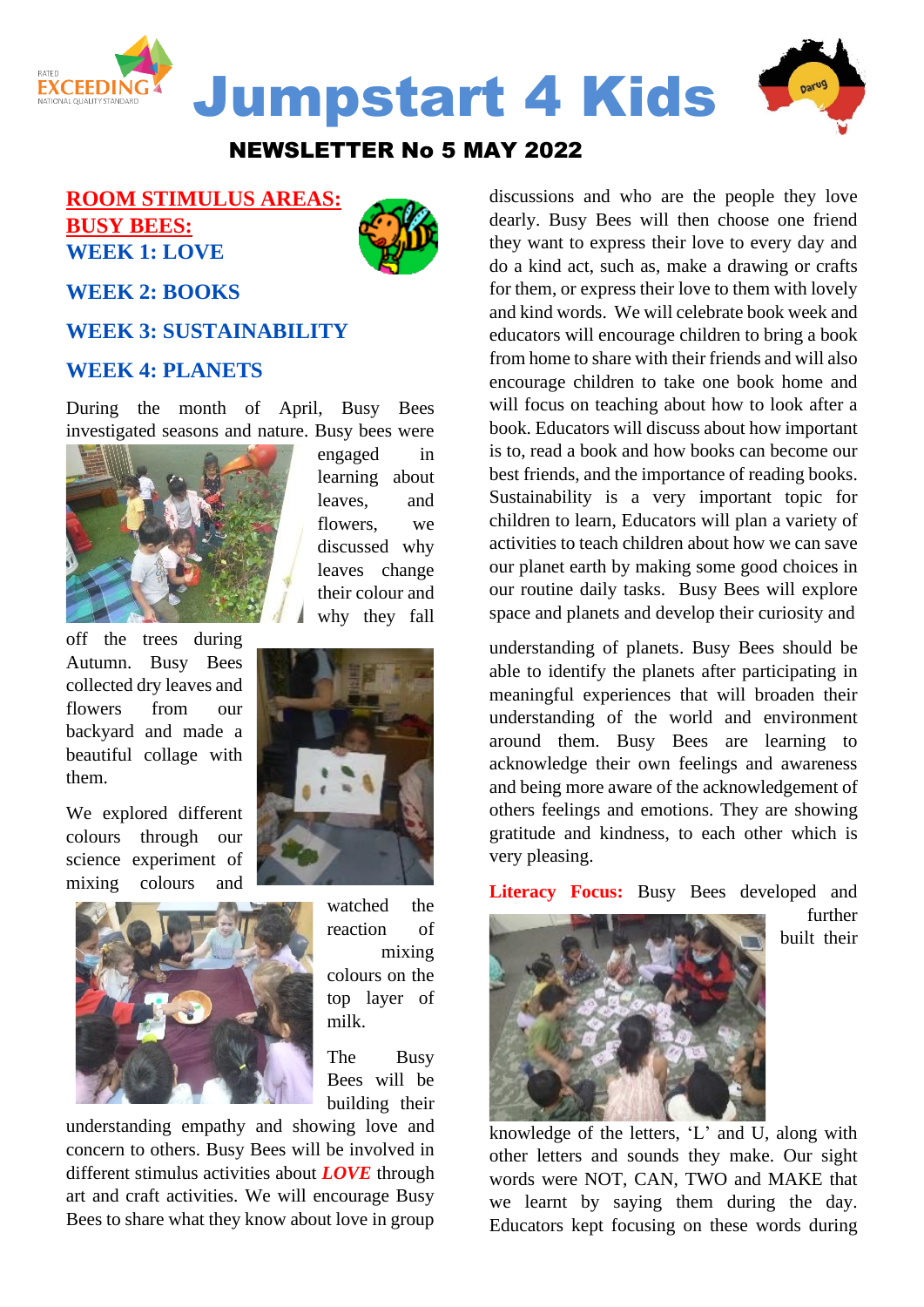

Jumpstart 4 Kids



## NEWSLETTER No 5 MAY 2022

our conversations every day to further extend on children's knowledge about these words. Furthermore, Busy Bees explored the sounds respective letters make and practiced writing them using different resources and techniques. For the month of May, Busy Bees will be engaged in learning letters ''H, C, B, E' and their sounds. We will encourage the Busy Bees to share all the different words they know that start with or end with the sound the given letters make.

**Numeracy Focus:** Throughout April, the Busy Bees were involved in revising numbers. We used



a variety of counters such as shells, lids, rolls, and sticks to develop our counting skills. We practiced counting using different strategies such as counting while making sounds with sticks, claps, and

stomps. During May, we will focus on enhancing Busy Bees' skills to count, identify, write and arrange the numbers from 1 to 16. We will also be focusing on Busy Bees' number correspondence skills using the objects and resources of their interest. To enhance the numeracy development of children, we request families use counting in every day interactions at home. You can count the pillows in your bed, books they have, or the steps from your car to the door with your children.

**Colour**: During the month of April Busy Bees explored the colours **white & Red**. For May, we will focus on learning about the colours Blue, Green, Yellow and Orange. Educators will try to bring real life items into classroom to teach the colours to the children. Busy Bees will engage in different activities to explore colour, such as, discussing the colours of the fruits and vegetables in their lunch box or the colour of their t-shirts. Families can contribute by packing Busy Bees' lunch boxes with fresh veggies and fruits of different colours.

**Shapes:** During the month of April the Busy Bees learnt about the shapes semi-circle and square and revised other shapes. Busy bees made variety of semi circles by colouring halves of round things such as half watermelon, half of moon, half of a paper plate and practiced independently drawing the shape. On May, Busy Bees will be exploring the shapes circle, triangle, rectangle, and oval. Busy Bees have been showing great interest on colouring the shapes. Therefore, we will use their interest to explore the respective shapes. We will encourage the Busy Bees to independently cut the paper in the shapes they will be learning. We request parents to cut possible fruits such as apples and watermelon in the mentioned shapes above to build up their child's interest in shapes.

**Sight Words:** Throughout the month of April, Busy Bees were involved in learning some sight words such as "not, can, two, and make". Educators encouraged children to use these sight words while communicating with each other and educators. We played games as well to learn these sight words such as searching words in the room, displaying them on white board etc.

During the month of May, we will learn new sight words, '**up down'**, **'one', 'run', 'come', 'to'** & **'a' 'and'**. Busy Bees will learn to incorporate these words correctly in their sentences and comprehend their meanings. They will further learn to identify and get familiar with these words. Engaging Busy Bees in these experiences will help them to build up their reading and language skills. We request parents to use these sight words in home interactions.

**FMS:** Throughout of the month of April Busy bees were engaged developing their hopping skill. Eductaors incorporated hopping as bunnies into our outdoor program for children to practice their hopping skills. For the month of May, we will work on developing busy bees slide sliding skill.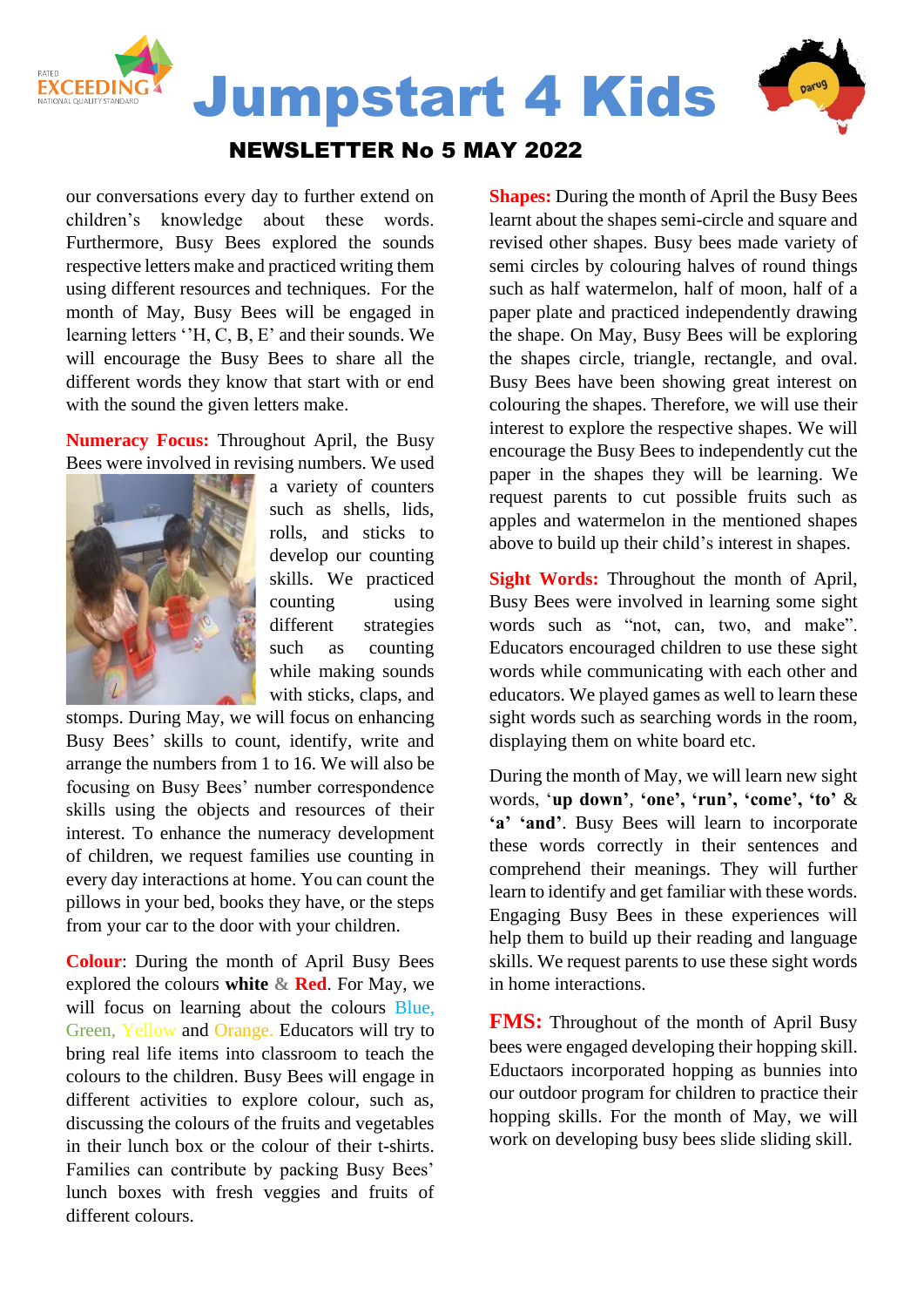



### **PLAYFUL POSSUMS**

**Week 1: Culture Week 2: Sustainability Week 3: Feelings Week 4: My Body**



During the month of April, Playful possums explore their sensory skills through learning about 5 senses. They engaged in various experiences exploring all 5 senses as they explore their sense of touch by participating in drawing and writing on paint covered with contact. painting using coloured sand and coloured ice cubes, creating textured collage using different textures such as feathers, coloured paper, bubble wrap, and match sticks. They explored their listening skills by listening to different transport and animal sounds and identifying the sounds. During the second week of April, Playful possums participated in Easter celebrations. Children participated in drawing and art experiences colouring in and decorating easter hats, paper plate basket to store their eggs. Each day educators conducted an Easter egg hunt within the room, encouraging children to find the hidden eggs and once collected children sit together as group practice counting how many eggs they have collected together. Playful possums really enjoyed colour matching and sorting activity using coloured easter eggs and basket activity further building on their cognitive skills. Playful possums learn about outer space and planet earth. Children looked at solar system and planet photos learning the name of planets. They matched the planet pictures using colour codes and created their own planets and planet earth using coloured clay. We concluded the month with Anzac Day celebrations, learning all about Australia and New Zealand by looking at Australian and New Zealand maps on world map. The children used their hand prints, to decorate the Anzac Day wreath, listening to Anzac Day stories including Anzac Ted, home among the gum trees and newspaper hats.

During the month of May Playful possums will learn about different cultures and further their knowledge on multiculturism. Children will explore different cultures and people through

reading stories about people from around the world, say hello in different languages, dress ups, looking pictures of people in their cultural outfits and matching the pictures. Playful possums also will learn about sustainable practices. Children will be encouraged to use recycled resources in their play, reduce waste and reuse things. We will be using recycled paper to draw and write; use natural loose parts to build and create art as well as plant seeds and learn about growing our own food and less food waste. Towards the end of the month Playful possums will learn about feelings and My body focusing on different body parts, rules for being safe reading stories of 5 helpers who they could trust and approach if they have anything that they would like to share. Children will be encouraged to identify their feelings, and to share their feeling with others. Children will be using emotion flash cards and emoji cushions to discuss different feelings, the emotion felt board, natural loose parts and people mats to build and create different emotions.

## **Literacy**

During literacy groups Playful Possums will be focussing on the letters O and G. The children will be encouraged to identify these letters and memorise the sound each letter makes. Playful Possums will further their letter recognition skills through play based intentional teaching experiences such as, searching and identifying letters in the sensory bins, forming letter of the week using playdough or loose parts such as rocks, sea shells etc.

#### **Numeracy**

During our numeracy groups playful possums will focus on the numbers 9 and 10. Educators will introduce the numbers to the children using large number cards and encourage them to identity numbers by kicking or throwing a ball to the number card. We will practice counting using pom poms, counters and blocks; performing different movements while counting such as jumping, spinning, and stomping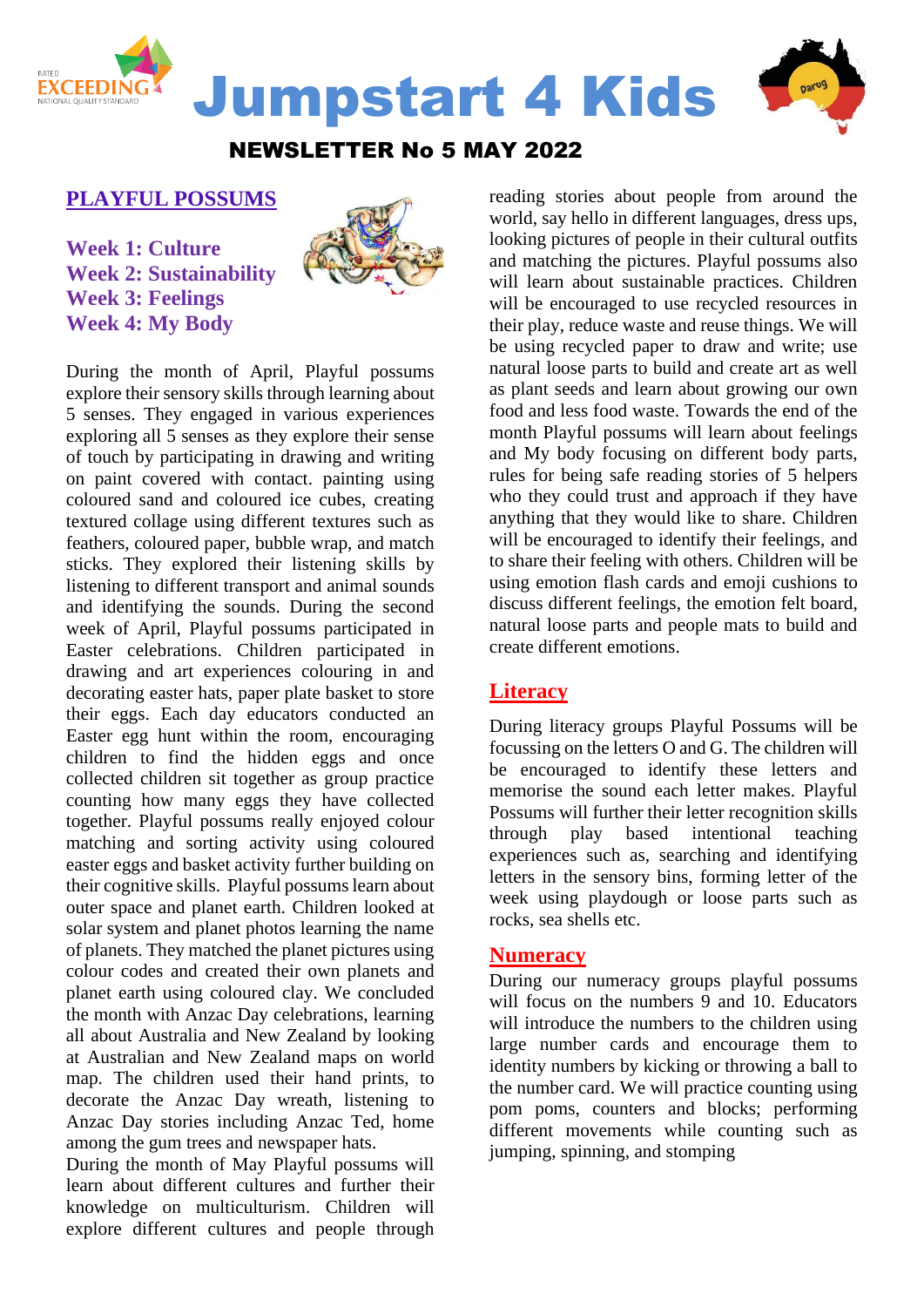



#### **Concept**

For the concept group the Playful Possums will be learning the colours Brown and Orange; and the shapes Heart and Diamond. They will be encouraged to identify the colours using coloured counters; blocks or pom poms; create brown and orange by mixing primary colours. Educators will introduce shapes Heart and Diamond, encouraging children to identify and match the shapes using shapes flash cards; create shapes using loose parts and blocks as well as identify and colour in the shape.

### **BABY BUNYIPS STIMULUS**

**Week 1- Easter celebration Week 2 -Nature Week 3- Books Week 4- Celebration** We welcome all the children and families that



have just joined us in Bunyips room! This month we have been working on building relationships and

building attachments to the children to know their interests and have them achieve a sense of belonging.

We all had fun celebrating Easter and participated in our Easter hat parade showing the hat that children have made. Children had the opportunity to be creative as they painted using variety of colours for their hats. They all enjoyed the games



We built connections with our natural environment as one of our stimuluses this month. Children had

egg hunting and counting easter eggs.

we prepared such as



fun gluing leaves and twigs and create a collage and mural using natural materials.

We have been promoting language and literacy each day offering children activities such as reading stories of their interests and singing nursery rhymes such as "Twinkle, Twinkle Little Star", "Row, Row, Row your Boat" and "Baa, Baa, Black Sheep".

This month we also explored fascinating cultures of New Zealand. Children participated making



kiwi lemonade. Miss Eloise first cut kiwi into small pieces and placed it in the blender. They all



had turns pouring the kiwi

puree and lemon juice into the container and mixing it with a pinch of sugar. Everyone enjoyed when it was served chilled in the afternoon.

This coming month of May we will celebrate Mother's Day. Children have prepared songs and arts and crafts to show love to their mothers.

We will be focusing on developmental areas like



motor skills, communication and cognitive skills. Sensory experiences like construction, drawing, arts and crafts, music and

movement will be offered alongside with sustainability practices such as sensory bottles, musical instruments using recycled materials, arts and crafts using card board boxes and many more.